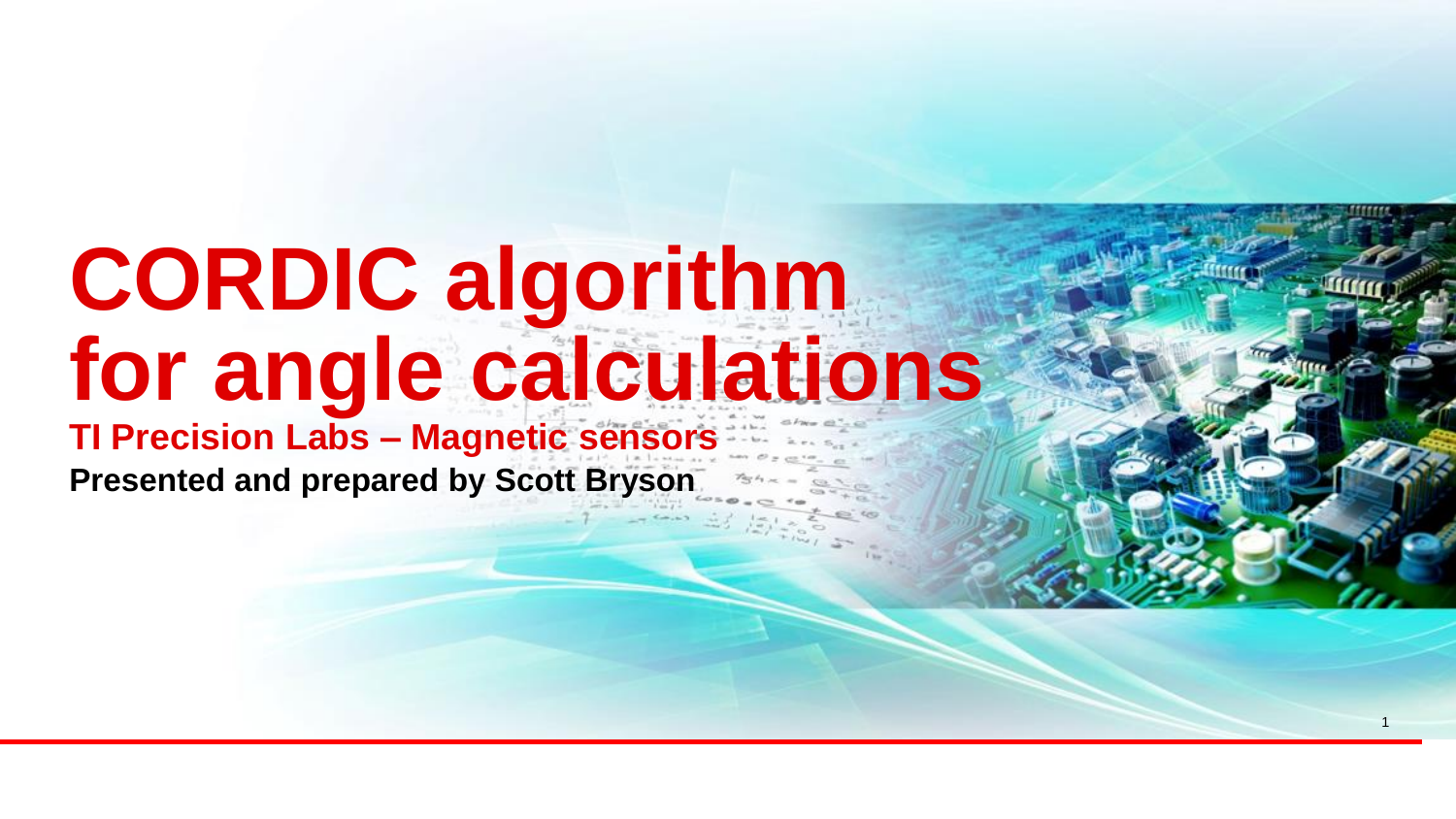## **Angle calculation**





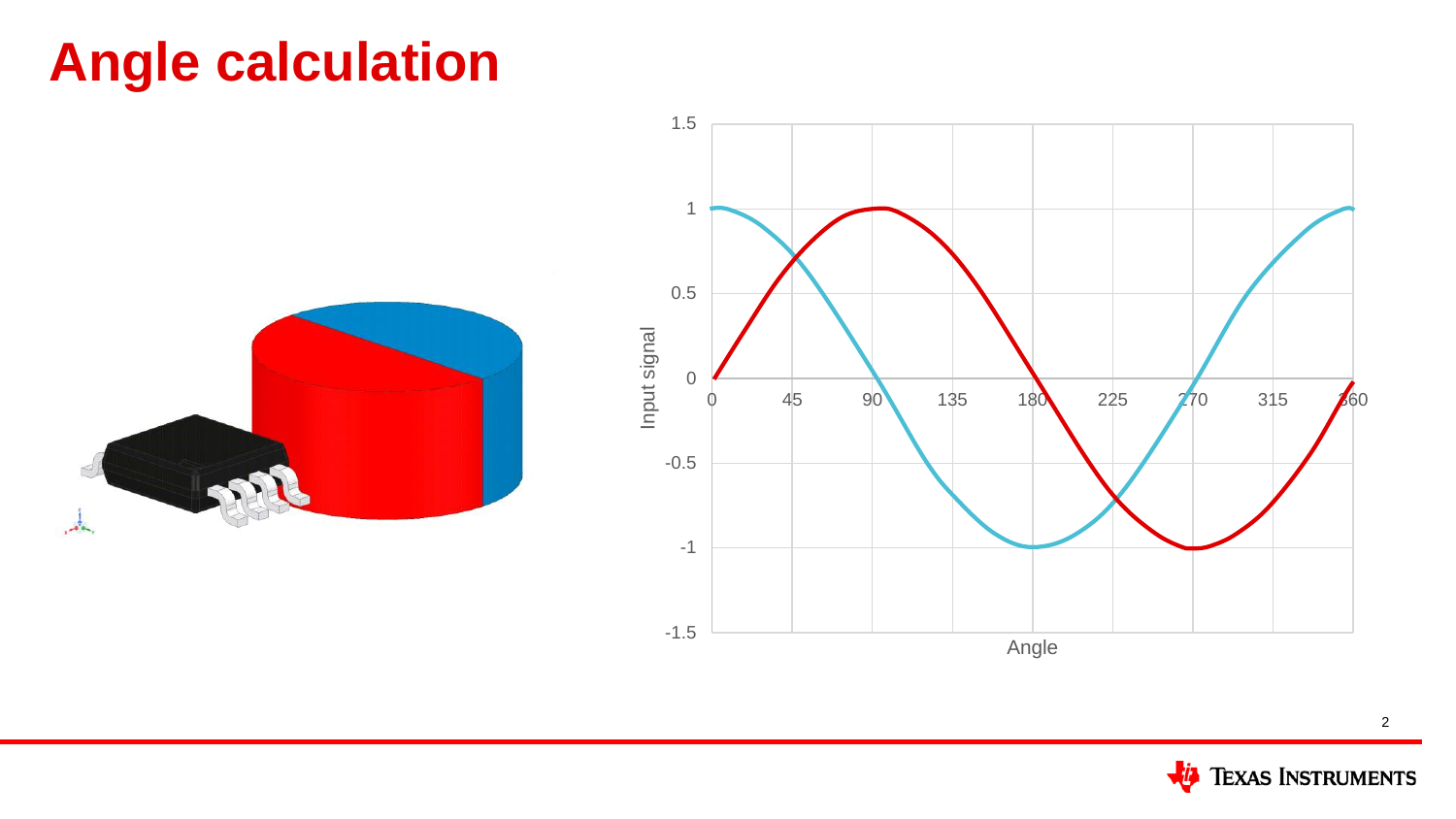

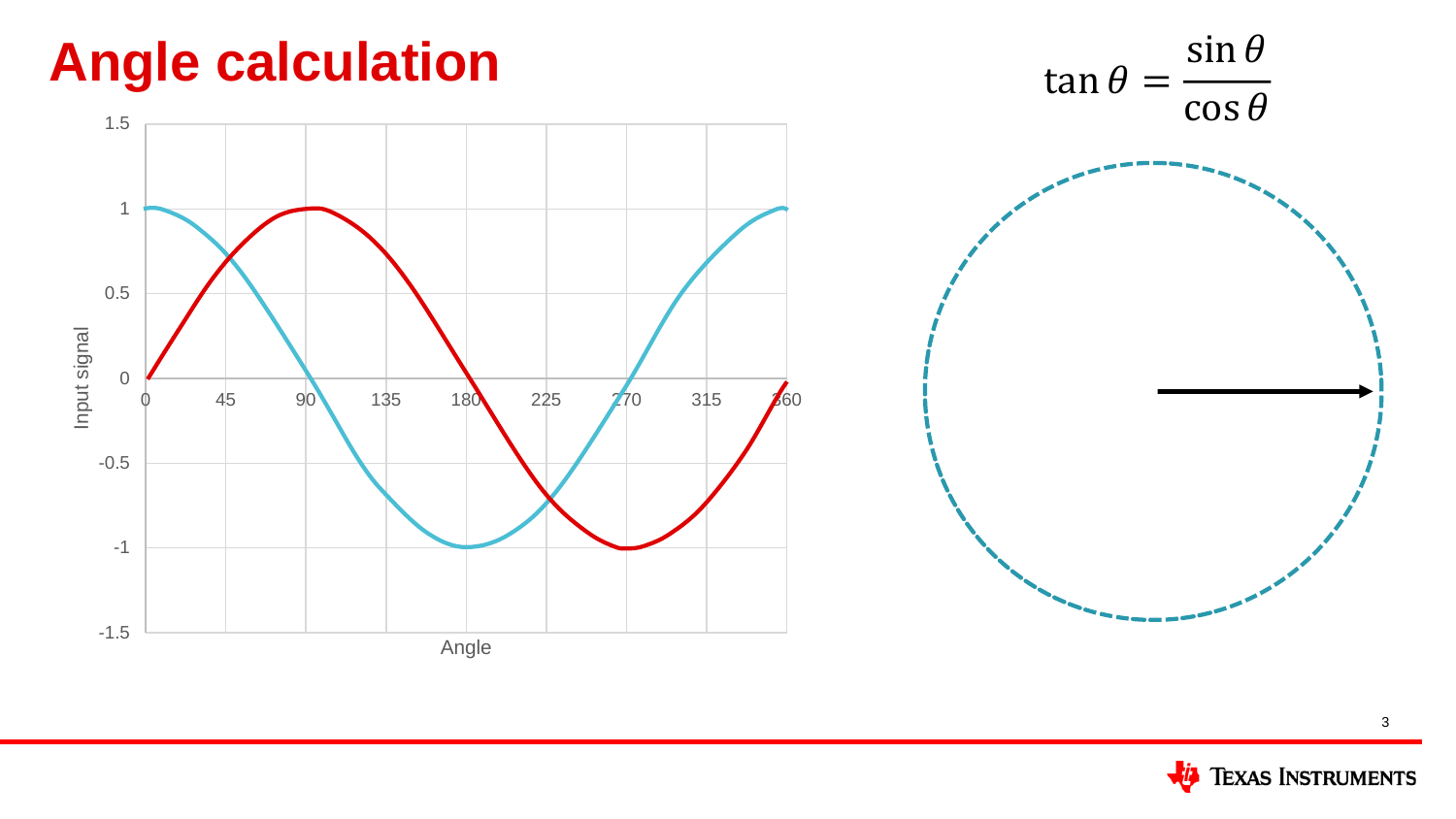## **Angle calculation**



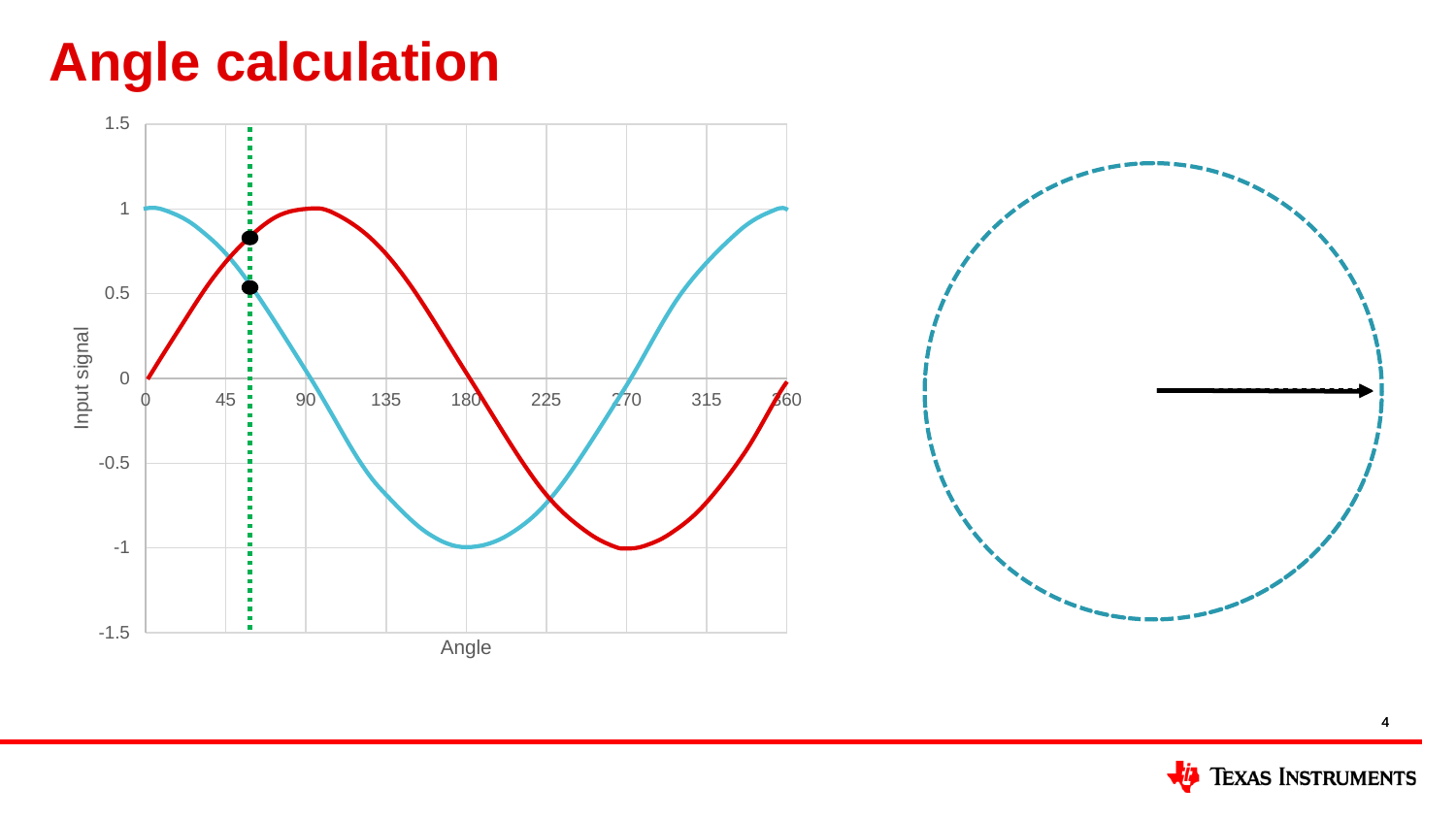## **CORDIC**

**CO Coordinate R Rotation DI Digital C Computer**

Error =  $49.5^{\circ}$ -45 $^{\circ}$ -22.5 $^{\circ}$ +11.25 $^{\circ}$  +5.63 $^{\circ}$  +2.81 $^{\circ}$ -1.41 $^{\circ}$ 

 $= 0.28$ °

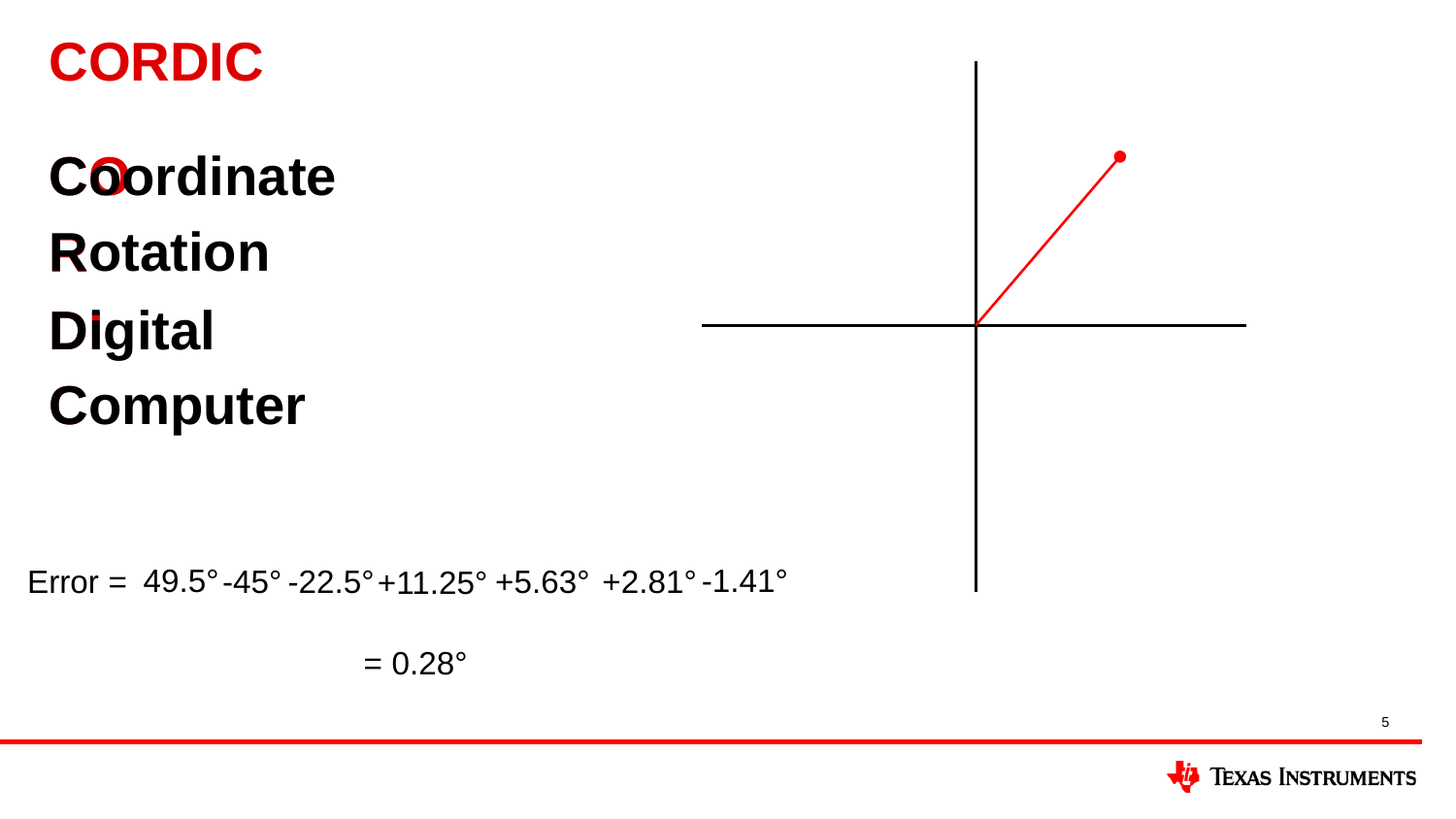$$
\begin{bmatrix} x_1' \\ y' \end{bmatrix} = \begin{bmatrix} \cos(\alpha) - \sin(\alpha) \\ \sin(\alpha) & \cos(\alpha) \end{bmatrix} x
$$

$$
x' = \cos(\sin(\alpha) + \cos(\tan(\alpha)))
$$
  

$$
y' = \cos(\cos(\alpha) + \cos(\tan(\alpha)))
$$

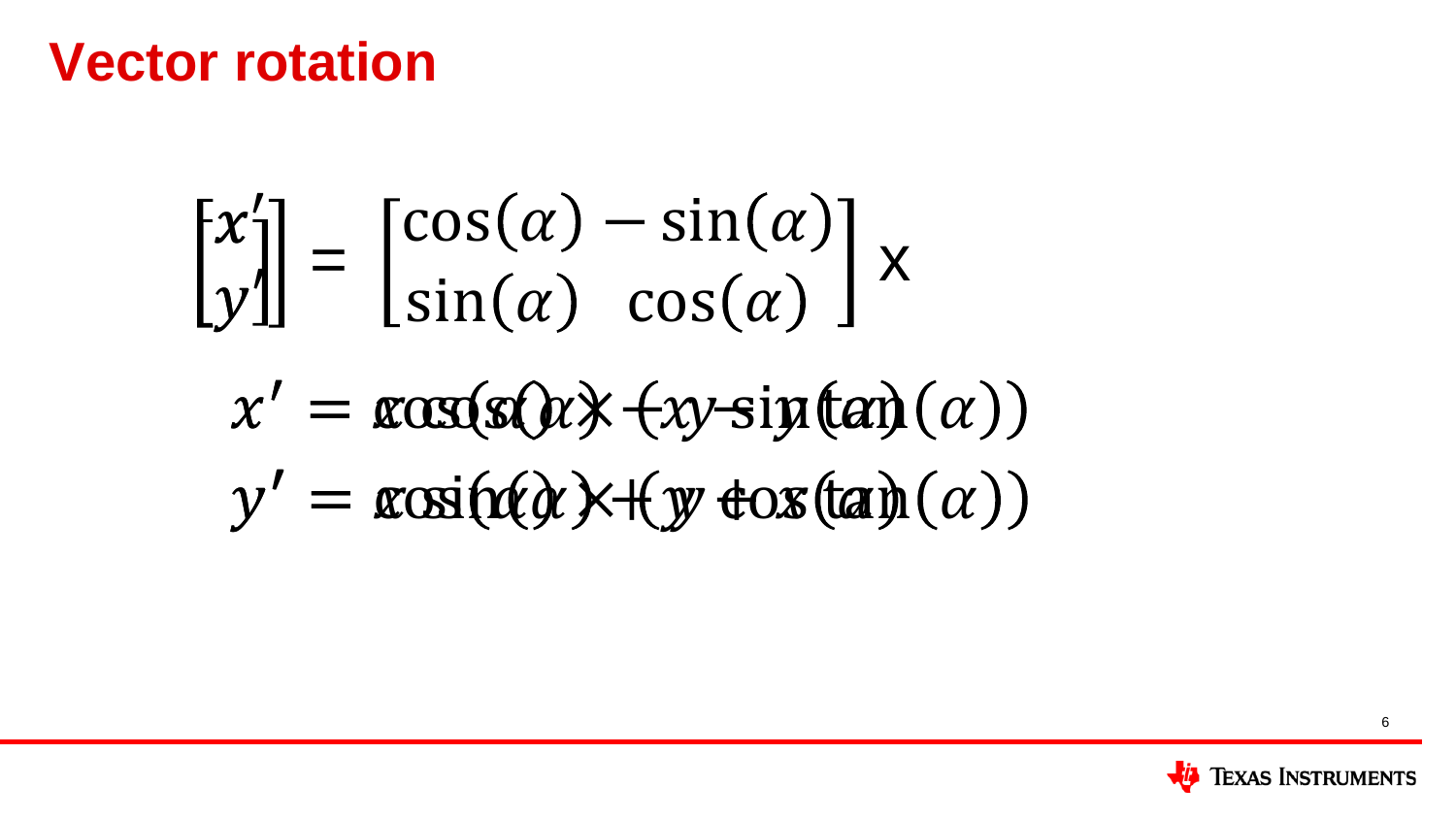$$
x' = \cos(\alpha) \times (x + y \tan(\alpha))
$$
  

$$
y' = \cos(\alpha) \times (y - x \tan(\alpha))
$$

$$
m = \frac{1}{\prod_{n=0}^{i} \cos(\alpha_i)}
$$

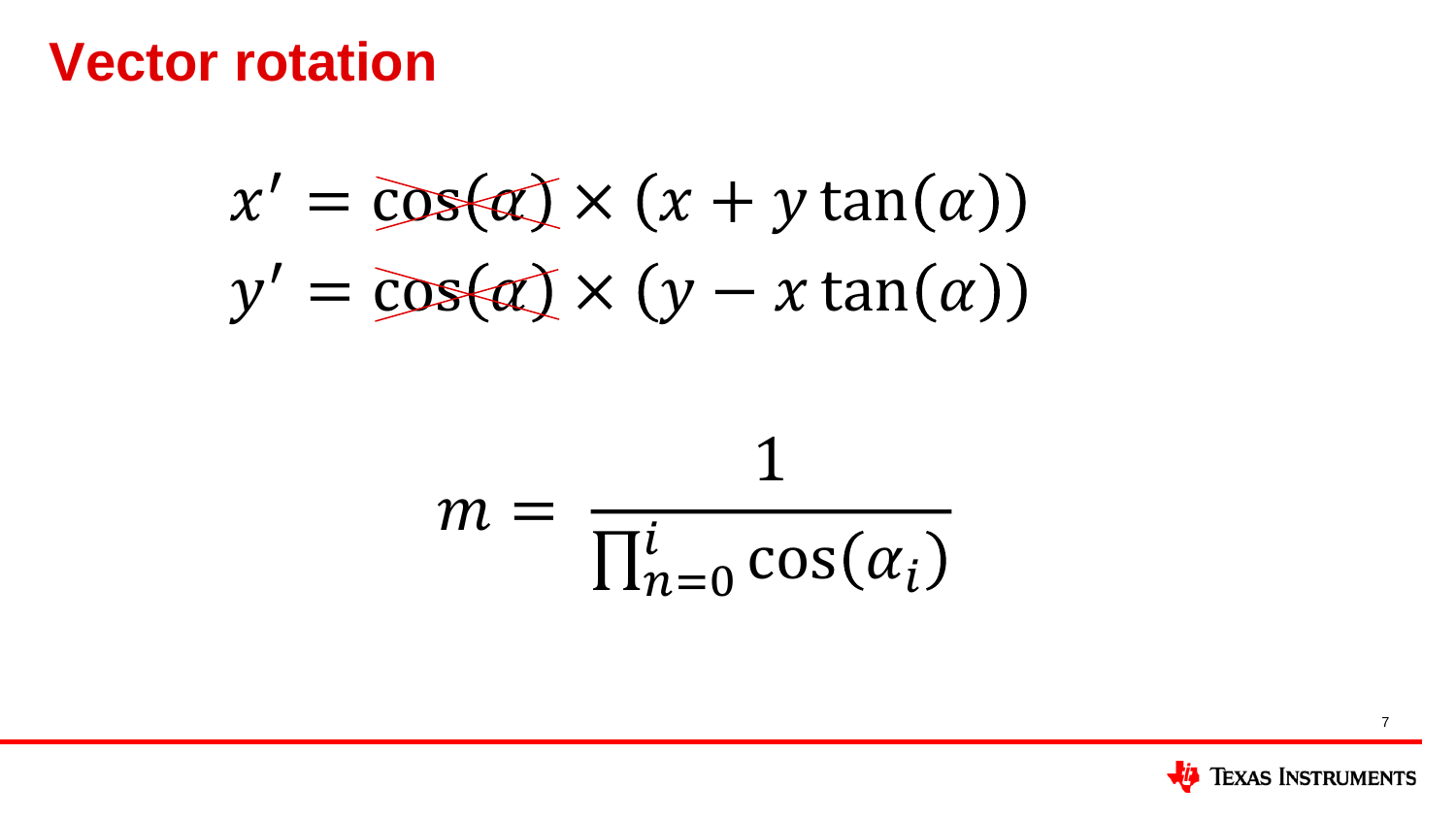| $x' = x + y \tan(\alpha)$ |  |  |  |
|---------------------------|--|--|--|
| $= y - x \tan(\alpha)$    |  |  |  |
| $\alpha$                  |  |  |  |
| 45                        |  |  |  |
| 22.5                      |  |  |  |
| 11.25                     |  |  |  |
| 5.625                     |  |  |  |
| 2.8125                    |  |  |  |

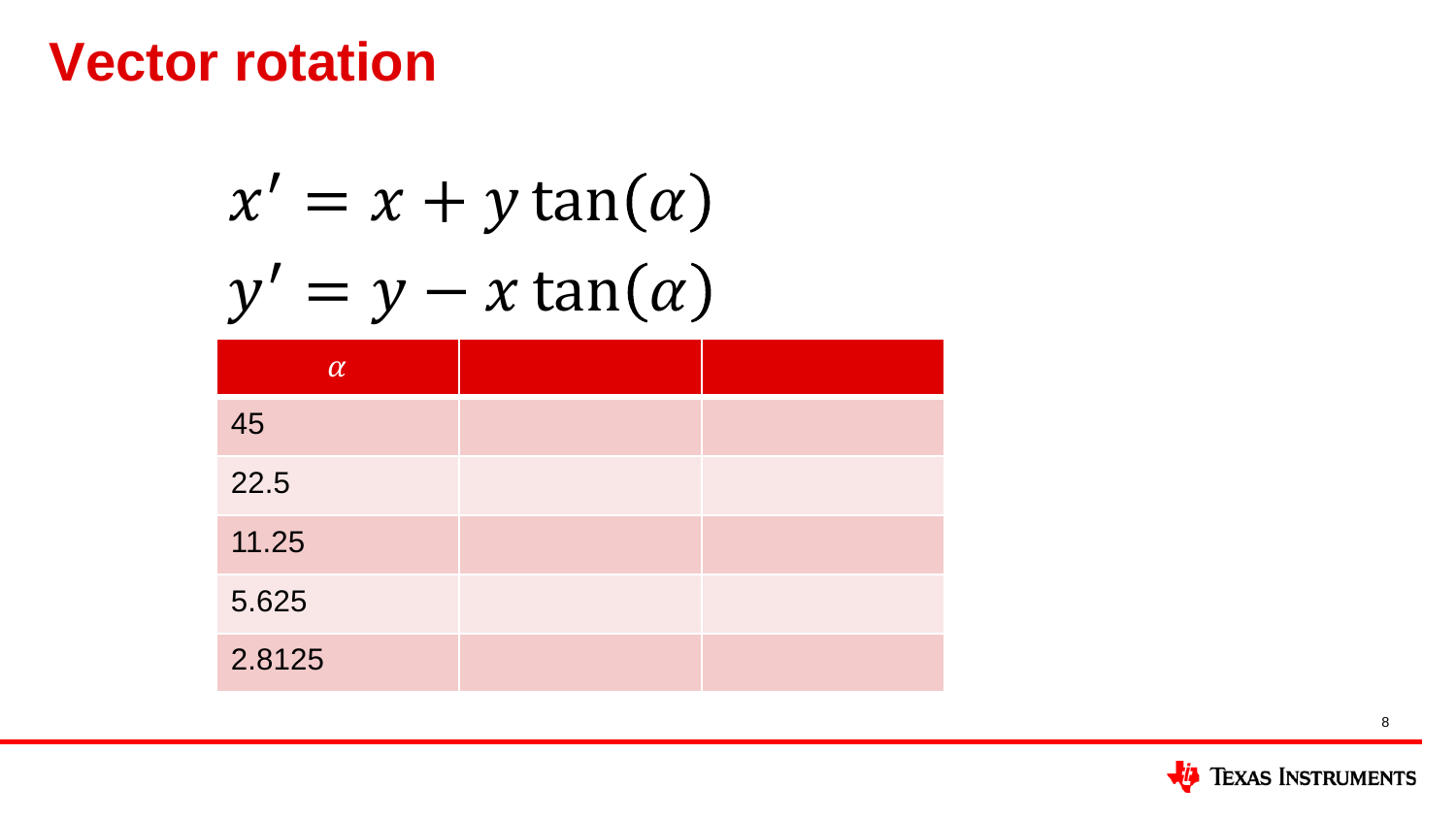|  |  | $x' = x + y \tan(\alpha)$ |  |
|--|--|---------------------------|--|
|  |  | $y' = y - x \tan(\alpha)$ |  |
|  |  |                           |  |

| $\alpha$ | $tan(\alpha)$ |  |
|----------|---------------|--|
| 45       | 1             |  |
| 22.5     | 0.414         |  |
| 11.25    | 0.199         |  |
| 5.625    | 0.098         |  |
| 2.8125   | 0.049         |  |

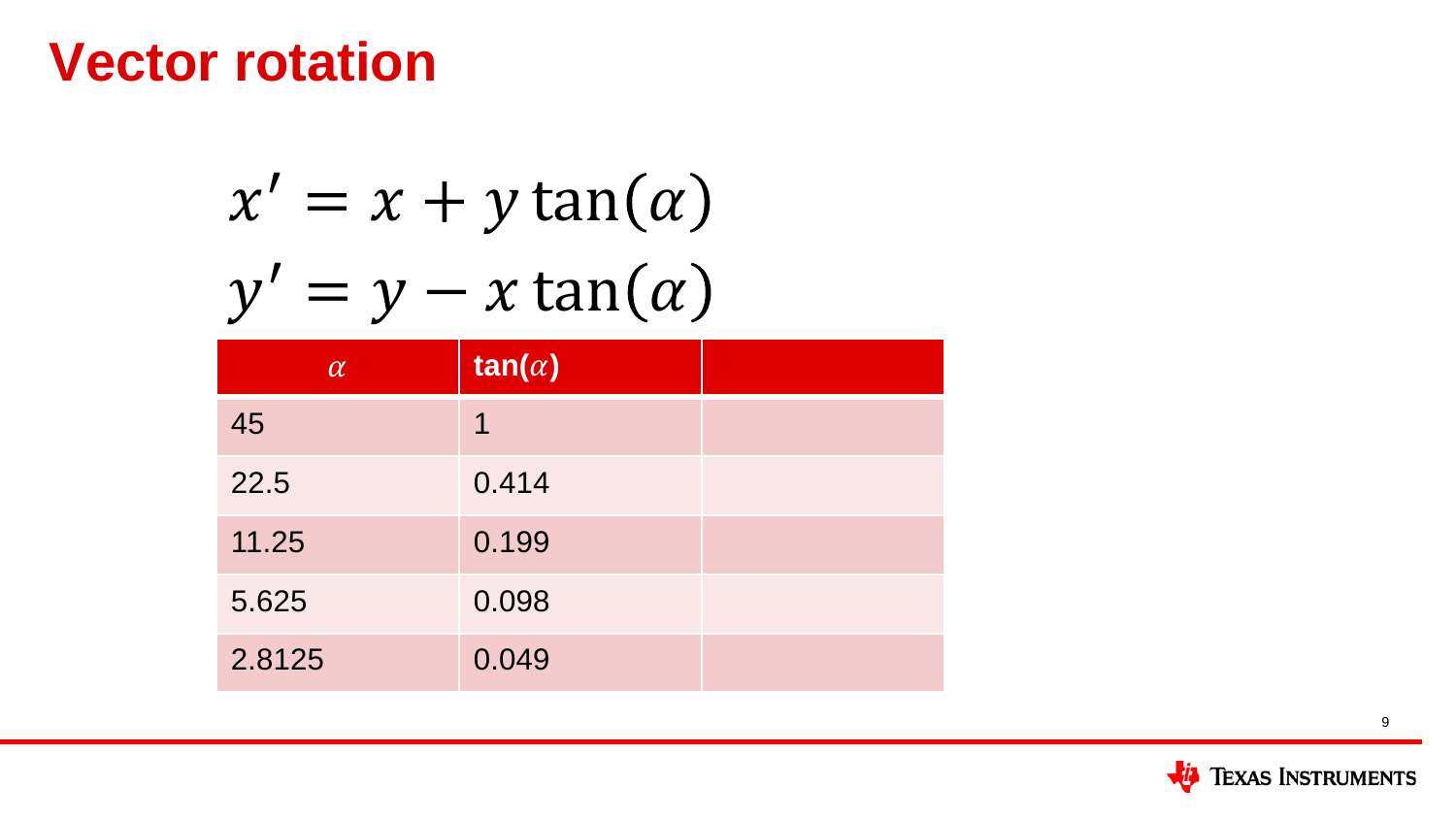|  | $x' = x + y \tan(\alpha)$ |
|--|---------------------------|
|  | $y' = y - x \tan(\alpha)$ |

| $\alpha$ | $tan(\alpha)$ | $2-n$  |
|----------|---------------|--------|
| 45       | 1             | 1      |
| 22.5     | 0.414         | 0.5    |
| 11.25    | 0.199         | 0.25   |
| 5.625    | 0.098         | 0.125  |
| 2.8125   | 0.049         | 0.0625 |

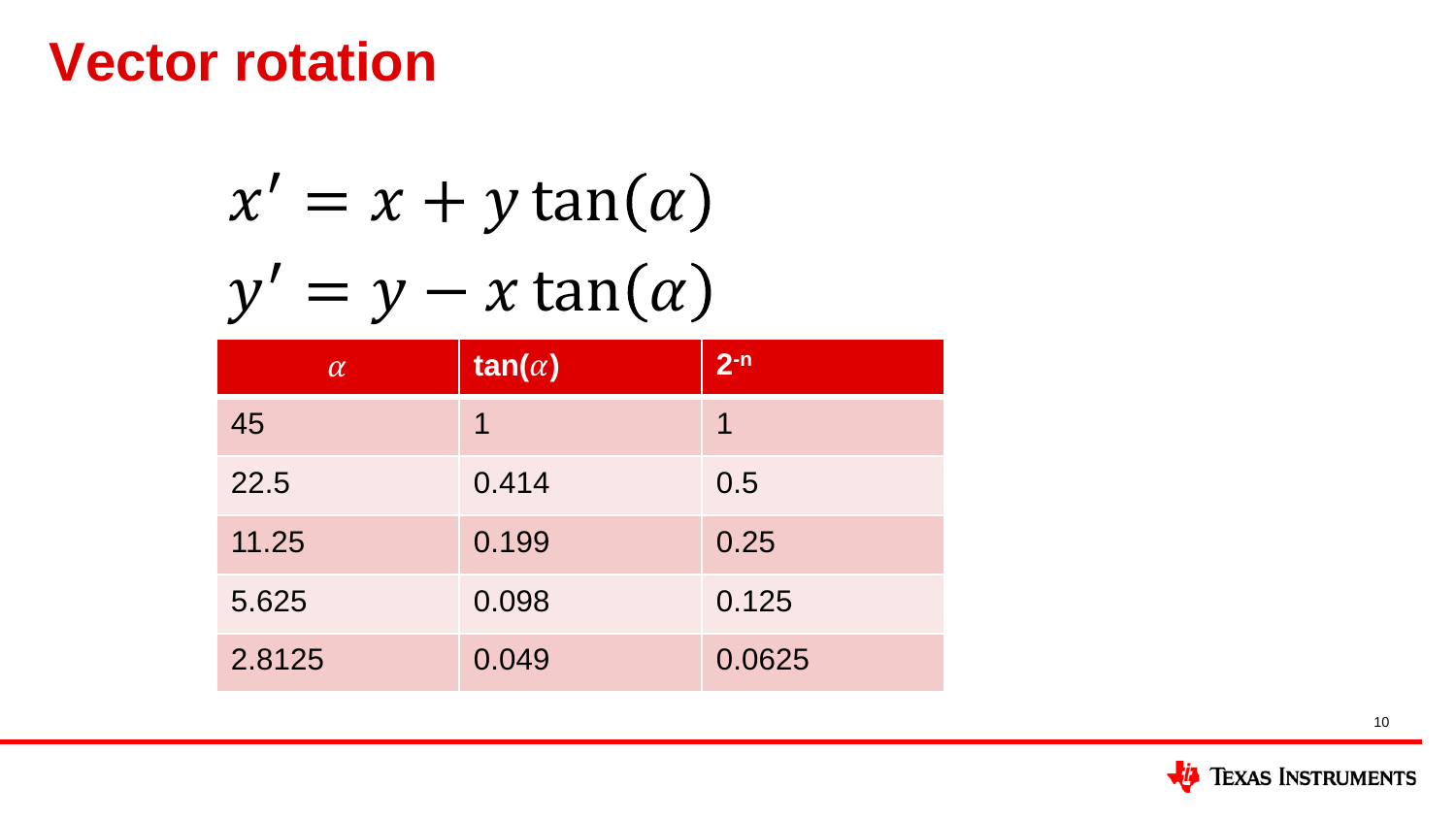$$
\det d_n = \begin{cases} 1 \text{ for } CW \text{ rotation} \\ -1 \text{ for } CCW \text{ rotation} \end{cases} \qquad m = \frac{1}{\prod_{n=0}^{i} \cos(\alpha_i)}
$$

$$
\chi_{n+1} = \chi_n - \chi_n \times d_n \times 2^{-n}
$$

$$
\chi_{n+1} = \chi_n + \chi_n \times d_n \times 2^{-n}
$$

$$
\theta = \sum_{n=0}^{i} d_n \times \alpha_n \qquad \alpha_n = \text{atan}(2^{-n}) \qquad \text{magnitude} = \frac{x_i}{m}
$$

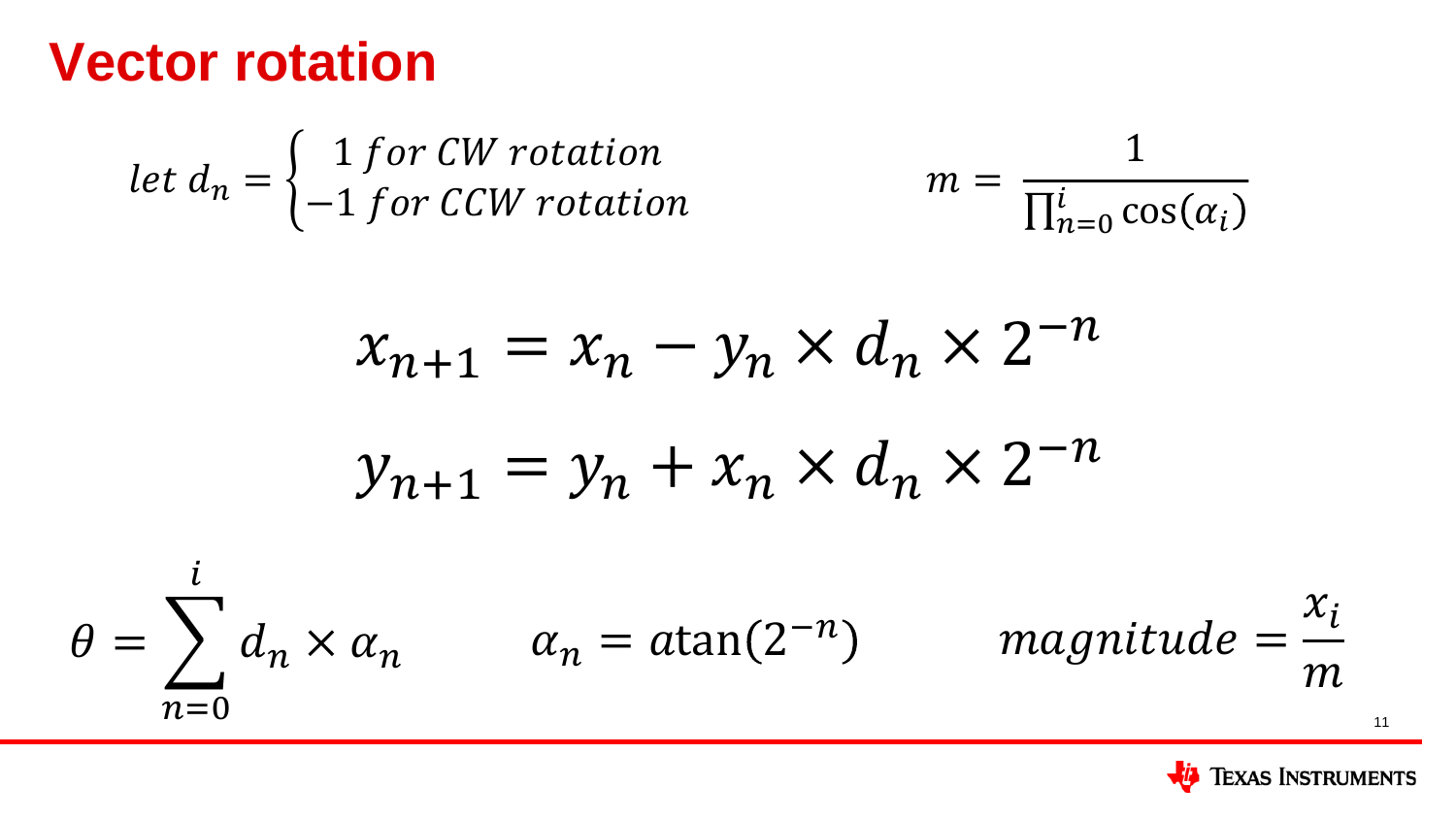### **TEXAS INSTRUMENTS**

# $\cong 0^\circ$

- $-1.79^\circ$  $-0.90^\circ$
- $+3.58^{\circ}$
- $+ 14.04^{\circ}$  $+ 7.13^{\circ}$
- $-26.56^\circ$

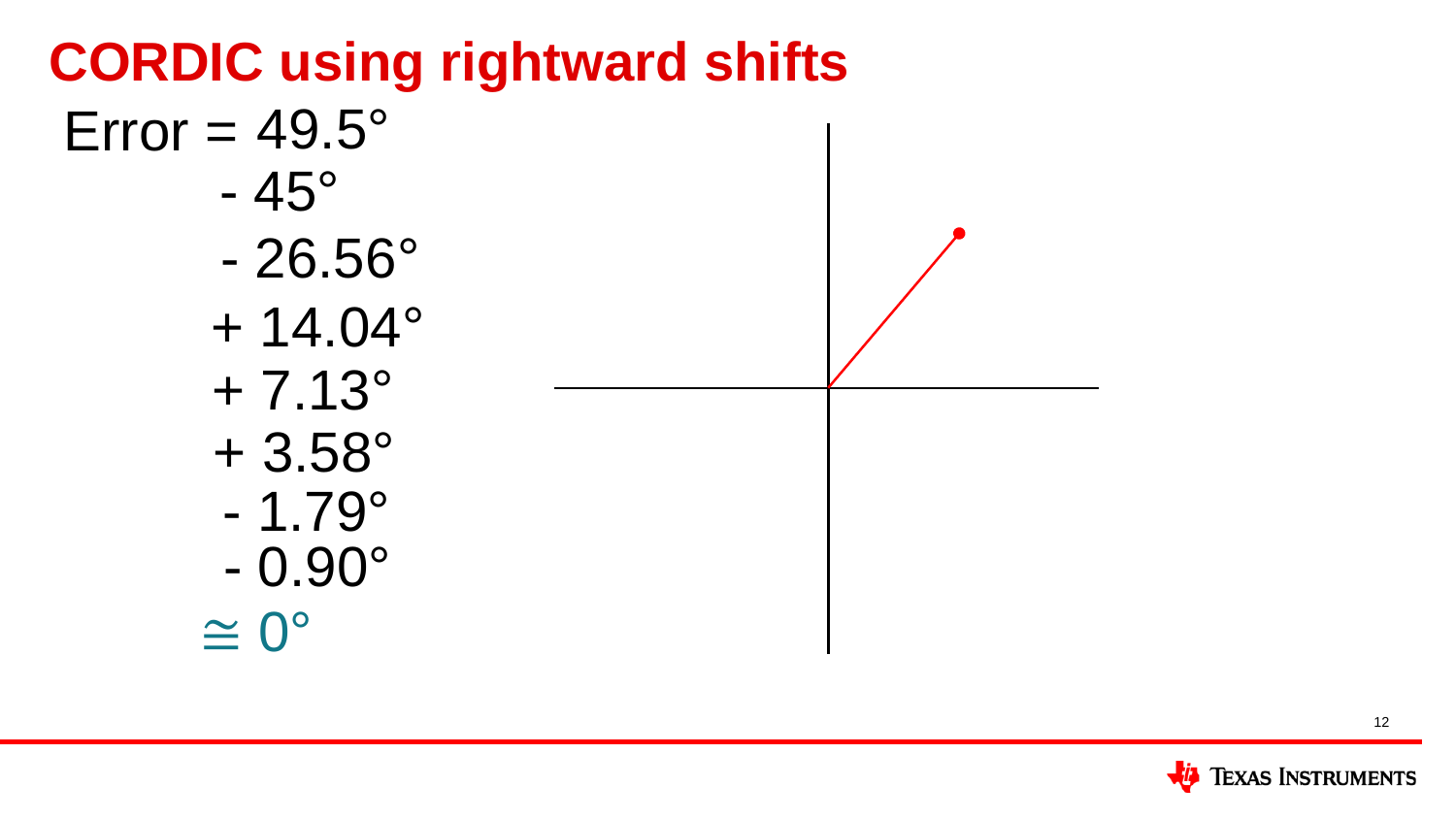# **Benefit of CORDIC**

- Simpler to implement in an end system
- Reduces burden on microcontroller
- Reduces calculation time

Microcontroller calculations

$$
2 * 6.4 us + Tread-delay + Tatan2 > 12.8 us
$$

CORDIC calculations

 $3$  us  $+6.4$  us  $= 9.4$  us

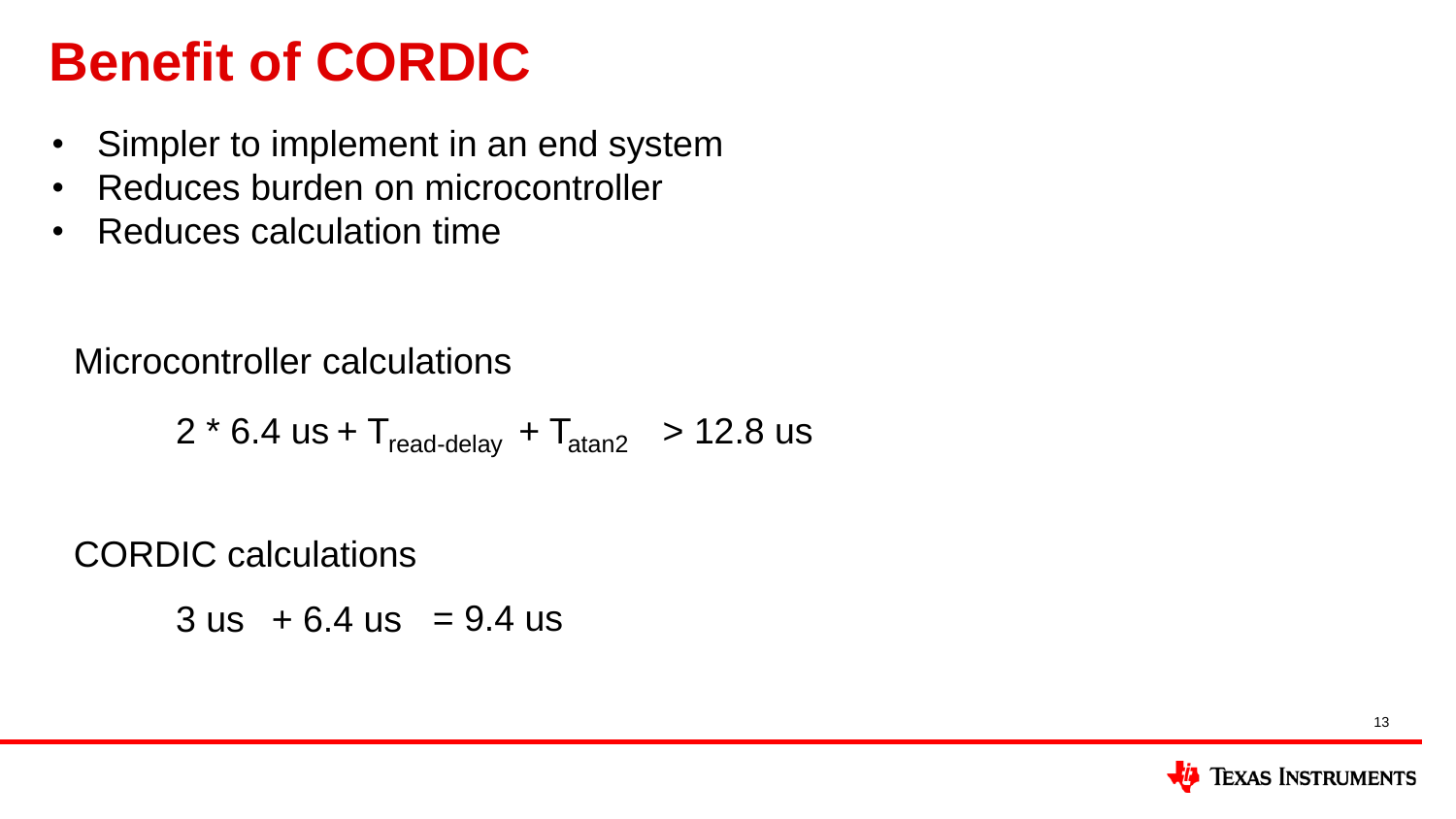### **Resources**

#### **Application Brief Absolute Angle Measurements for Rotational Motion Using Hall-Effect Sensors**

#### **EXAS INSTRUMENTS**

#### **Scott Bryson**

Rotation-based devices such as dials, joysticks. thermostats, electronic steering assemblies, and motor-controlled joints typical to gimbals or robotic arms all rely on the ability to accurately define angular position. While there are means to monitor rotation angle using mechanical contacts, these types of sensors are prone to wear out with use and can suffer performance loss in cases where dirt and grime are present. Hall-effect sensors are a contactless sensing alternative which can offer longer product life. improved reliability, and higher performance for angle sensing.

In applications where angular rotation is present, feedback to a controller can provide valuable insight to the device configuration. This might be user input from a knob or steering wheel, or exact position control for motor-driven configurations. Implementing this solution using a Hall-effect sensor normally requires placing a magnet on the rotating body with a nearby sensor capable of detecting the magnetic flux density produced by the magnet. Monitoring angles with linear Hall-effect sensors can be most easily achieved when using a diametric cylinder magnet installed along the axis of rotation.



**Current and Position Sensing** 

representing each component produced by a rotating magnet.



**Figure 2. Magnetic Flux Density vs Magnet Angle** 

If a sensor element is oriented in the XZ plane, we would be able to monitor B<sub>v</sub> which is the component of the vector directed in the Y direction. Using this input, it is possible to resolve up to 180° of rotation using the following relationship.

Device Output =  $\alpha \sin(\theta)$ 

Adding a second sensor 90° out of phase from the first enables expanding the absolute angle sensing solution to a full 360°.



### **Application Report**

Angle Measurement With Multi-Axis Linear Hall-Effect **Sensors** 

#### **VALIA** TEXAS INSTRUMENTS

#### **ABSTRACT**

As the demand for automated precision control systems increases there is a similar increase to design systems that are more reliable and less likely to fail from mechanical wear. Many of these applications require the detection of angular rotation. While this function can be implemented using multiple one-dimensional sensors, a new class of three-dimensional sensors offers more flexibility and accuracy while allowing more compact solutions.

#### **Table of Contents**

| 1 Introduction.                 |
|---------------------------------|
|                                 |
|                                 |
| 2 Benefit of Multi-Axis Sensors |
|                                 |
|                                 |
|                                 |
|                                 |
|                                 |
|                                 |
|                                 |
|                                 |
|                                 |
|                                 |
|                                 |
|                                 |
|                                 |
| 6 References                    |
|                                 |

#### **Trademarks**

 $(1)$ 

All trademarks are the property of their respective owners.

#### **TEXAS INSTRUMENTS**

**Application Report** SLYA036A-July 2018-Revised August 2018

#### Linear Hall Effect Sensor Angle Measurement Theory, **Implementation, and Calibration**

**Mitch Morse** 

**Current and Magnetic Sensing** 

#### **ABSTRACT**

This application report discusses how linear Hall effect sensors can be used to measure 2D angles. including both limited-angle and 360° rotation measurements. This report provides details on some calibrated and uncalibrated implementations to help meet angle measurement accuracy requirements. This report also covers the number of sensors needed, and the preferred magnet types for each method.

#### **Contents**

Introduction Overview Device Descriptions ............................ References .........

#### **List of Figures**

| 1. |  |
|----|--|
| 2  |  |
| 3  |  |
| 4  |  |
| 5  |  |
| ĥ  |  |
| 7  |  |
| 8  |  |
| 9  |  |
| 10 |  |
| 11 |  |
| 12 |  |
|    |  |

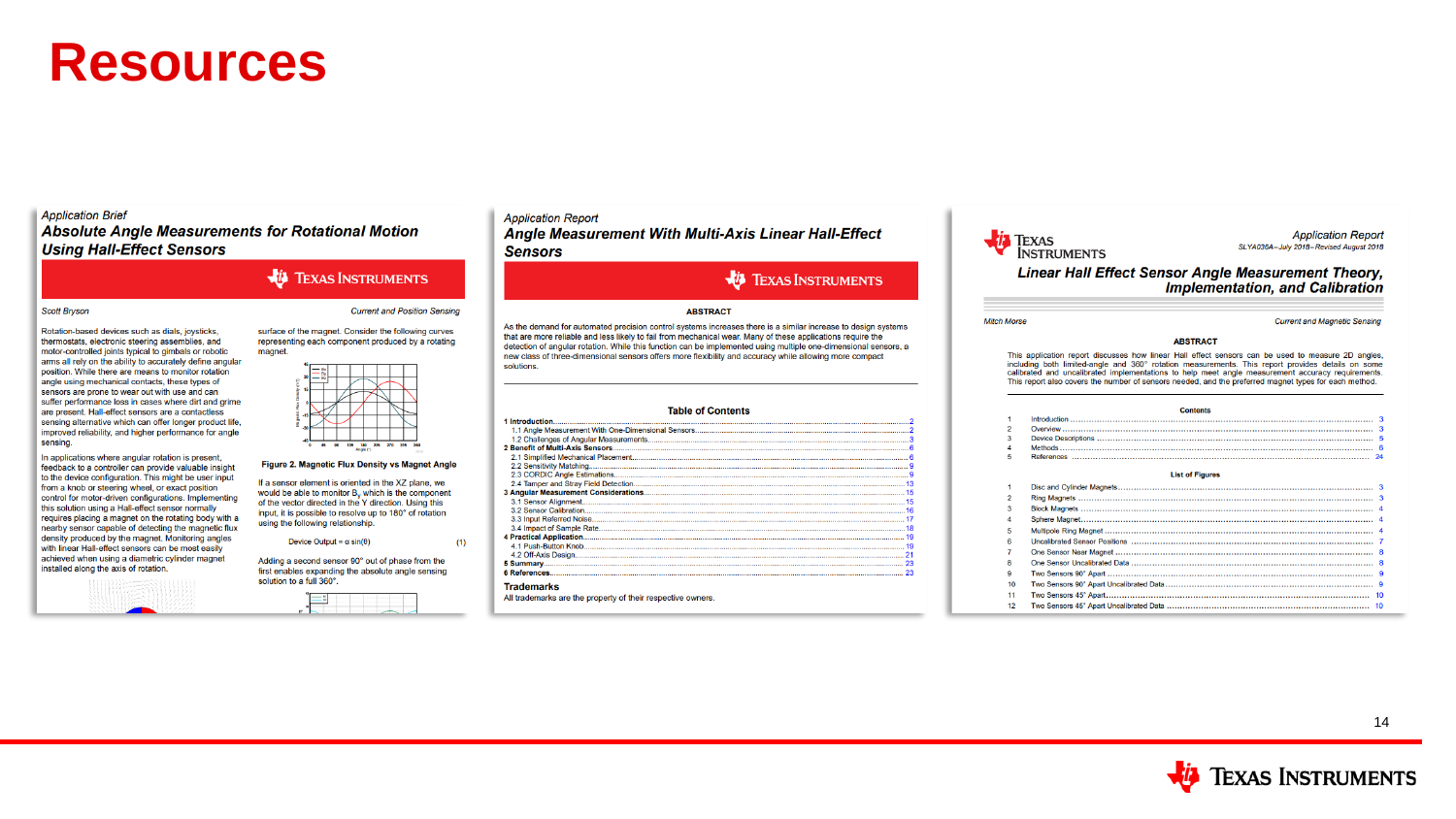### **Tools**

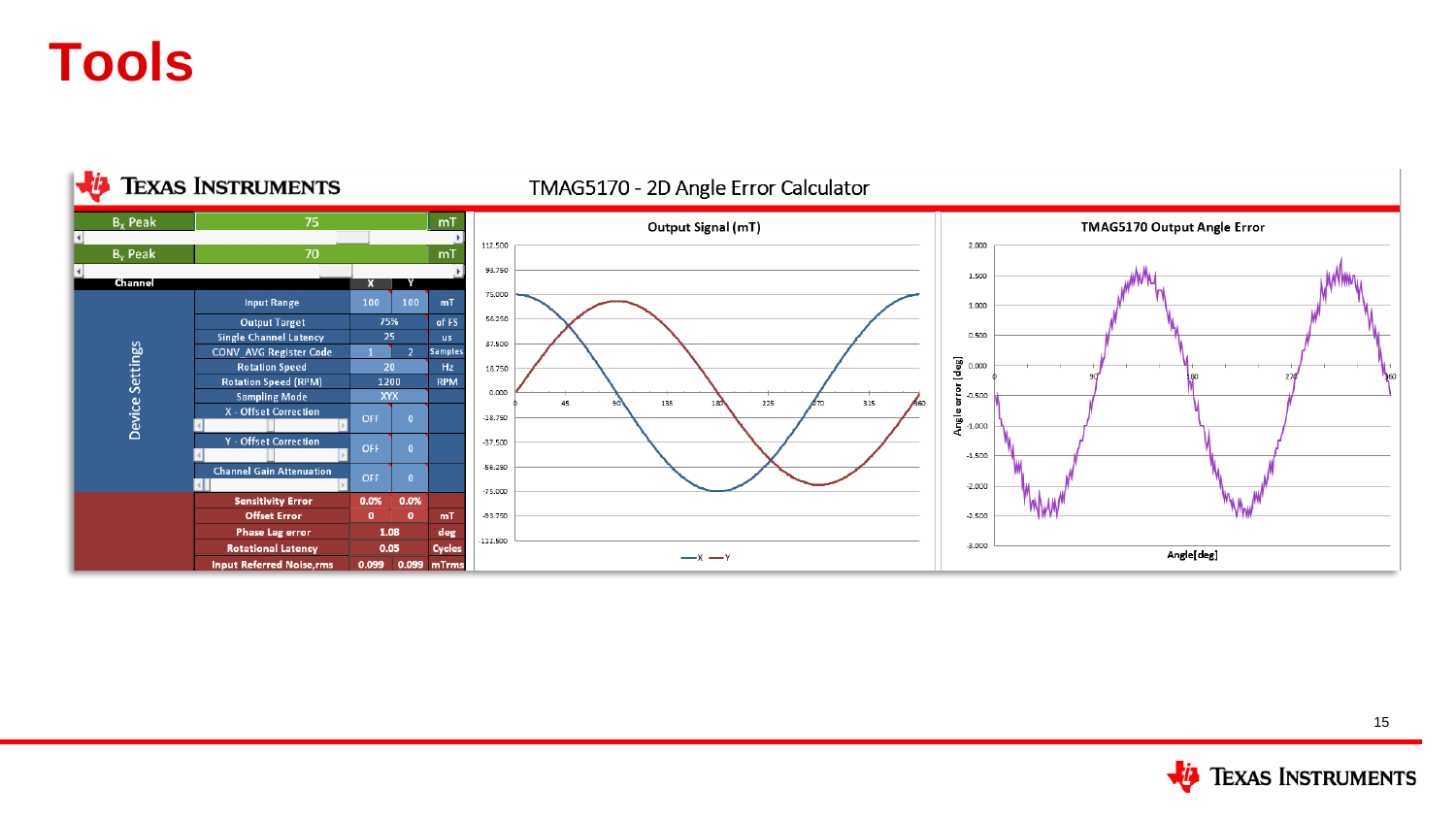| <b>TEXAS INSTRUMENTS</b>        |                                        |                | <b>Contactless Distance Measurement</b>    |
|---------------------------------|----------------------------------------|----------------|--------------------------------------------|
|                                 |                                        | units          |                                            |
|                                 | General Implementation                 |                | Magnet Dimensions<br>$\frac{7}{1}$         |
| Magnet Movement                 | Hinge                                  |                | 5 <sub>mm</sub>                            |
| Magnet Shape                    | Cylinder                               |                |                                            |
| Magnet Orientation              | <b>North Facing DUT</b>                |                |                                            |
|                                 |                                        |                | XZ-Plane Displacement Dimensions           |
|                                 | Magnet Characteristics                 |                |                                            |
| R                               | 5.00                                   | mm             |                                            |
| T                               | 7.00                                   | mm             | $60^{\circ}$                               |
| Magnet Material                 | <b>N48</b>                             |                |                                            |
| Br (Remanence)                  | 14000                                  | G              |                                            |
|                                 | Displacement Dimensions                |                |                                            |
| a1                              | 60                                     | degrees        | $15^{\circ}$                               |
| a2                              | 15                                     | degrees        |                                            |
| X-Offset                        | $\mathbf{0}$                           | mm             | $\frac{4}{3}$ -5 mm                        |
| Y-Offset                        |                                        | mm.            |                                            |
| Sensor Z-Offset                 | $-5.000$                               | mm             |                                            |
| Magnet Z-Offset                 | 3.000                                  | mm             |                                            |
| <b>Arc Radius</b>               | 15.000                                 | mm             |                                            |
|                                 | Sensor Operating Conditions            |                | <b>B</b> mm                                |
|                                 |                                        |                | 15mm                                       |
|                                 |                                        |                |                                            |
|                                 |                                        |                | *Dimensions not to scale                   |
| VSUPPLY (nominal)               |                                        | $\overline{M}$ | XY-Plane Displacement Dimensions           |
|                                 | Sensor Filters<br><b>3-Axis linear</b> |                |                                            |
| <b>Type of Device</b><br>Device | TMAG5170A1EDGK                         |                |                                            |
| package                         | VSSOP <sub>18</sub>                    |                |                                            |
|                                 | Calculate B-Field & Vout               |                |                                            |
| Sensor Axis                     |                                        |                |                                            |
| Operating Region                |                                        |                | *Dimensions not to Scale                   |
| VL (MIN)                        |                                        | $\vee$         | *Magnet Offsets when magnet oriented at 0* |